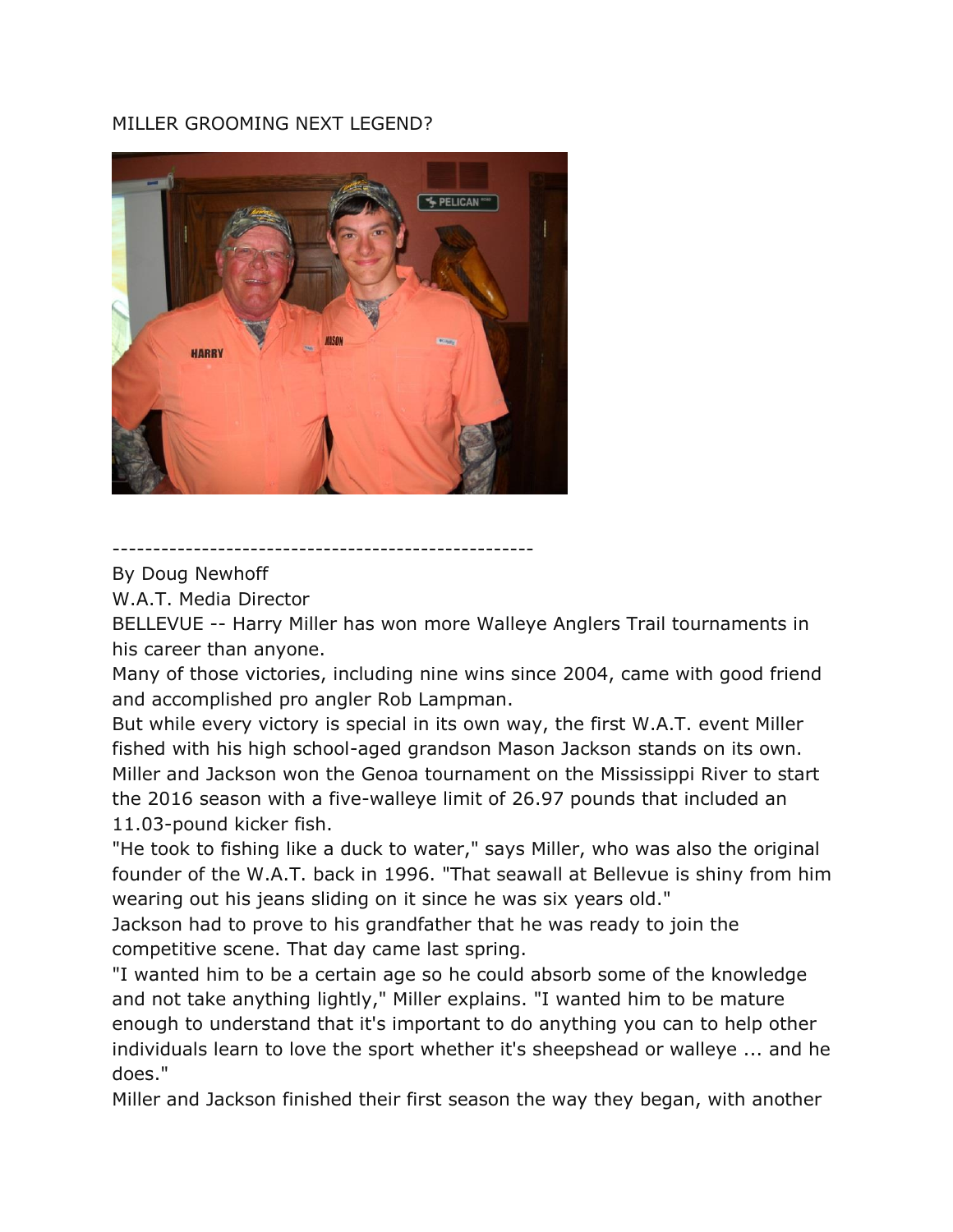big win in the season championship tournament on their home waters at Bellevue.

"I tell you, it was awesome," Miller relates. "We do keep it at a fun level, but we fish hard. And with Mason being 16 years old, it takes a lot of snacks and fluids in the boat."

More than anything, Miller wants to pass along some of what he has learned in more than 50 years of fishing the Mississippi. That angling education began at a young age.

"My daddy broke me in when I was five or six years old with a cane pole and creek fishing," Miller explains. "That got me really started. Then in the 50s when we had to oar our boat out to fish the sloughs, that was a real thrill for me just to get off the bank.

"I still remember when we got our first three-horsepower Sea King. If you wanted reverse, you turned the engine around. When I talk to the grandkids about the olden days, our telephone number was three longs and a short." Miller began fishing small local tournaments in the late 1970s and then developed the W.A.T. in 1996 as a venue to provide some of the accomplished and aspiring area anglers with exposure on a regional and national level. Meanwhile, he won his share of events, including two championship tournaments, with partners like Robert Schmerbach, Lampman and now Jackson.

"What I'm really pleased about is seeing some younger people getting into it," says Miller. "My grandson, Paul Devoss' daughter Katie, some of the young teams that are fishing now. They are the future of our sport."

Meanwhile, Miller's love for the mighty Mississippi is as strong as ever. "I feel like it exposes you to five different levels of walleye fishing -- water level, water clarity, wind factor, structure and current," he relates. "To me, a river fisherman can adapt to a lake a lot faster than a lake fisherman can adapt to a river.

"My best info to these young anglers is learn to read the water, especially on a river system."

And the keys to Miller's sustained success?

"I would honestly say it's nothing more than time on the water," he offers. "I'm not very good on electronics, although my grandson knows it great. It's awesome what you can do with electronics, but my advantage is time on the water. I've been on that water since I was a very young individual.

"We are fortunate that we live in this Midwest area if you are an

outdoorsperson. Some people have to drive two to four hours to go to some water.

"My own personal feeling is that the slot in these pools of the Mississippi (from